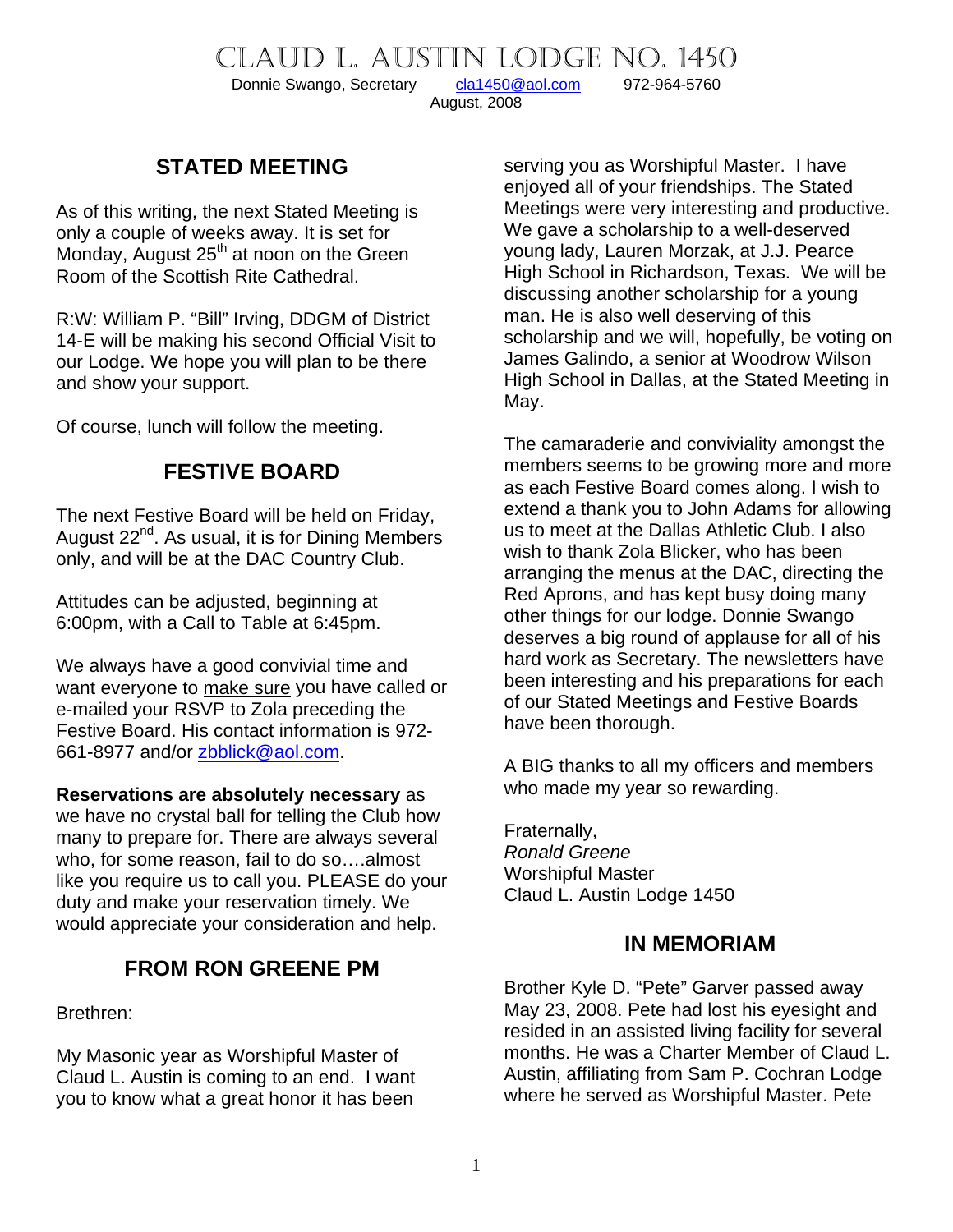was quite a salesman for Nabors Trailer Co. His "calling" was being a Mason…active in the Lodge, the Scottish Rite and the Shrine.

Brother Frank Everts, Jr. passed away on July 9, 2008, after a lengthy illness. He was a Charter Member of Claud L. Austin Lodge, affiliating from John L. DeGrazier Lodge where he served as Worshipful Master. Frank, a jeweler extraordinaire, was very civic minded and a familiar face in the Lodge, the Scottish Rite and the Shrine.

*May their names be inscribed for blessing in the Book of Life.*

#### **OFFICERS INSTALLED**

On June 30<sup>th</sup>, the following officers, elected and appointed were installed by Brothers Wendell P. Miller PM, as Installing Master, and Sam I. Smith APM. As Installing Marshal:

| James A. Moore        | <b>Worshipful Master</b> |
|-----------------------|--------------------------|
| Billie L. Cox         | Senior Warden            |
| Willie E. Smith, Jr.  | <b>Junior Warden</b>     |
| Wendell P. Miller PM  | Chaplain                 |
| Michael R. Pappas PM  | Senior Deacon            |
| Steven M. Brazeal APM | <b>Senior Steward</b>    |

On July  $17<sup>th</sup>$ , the following appointed officers were installed by Brothers Wendell P. Miller PM, as Installing Master, and Sam I. Smith APM, as Installing Marshal:

| Robert R. Jensen      | Junior Deacon         |
|-----------------------|-----------------------|
| Lawrence A. Winkle PM | <b>Junior Steward</b> |

The following officers were carry-overs and were not required to be installed again: James R. Hurt APM Treasurer Donald H. Swango APM Secretary Sam I Smith APM Marshal Robert G. Burden PM Tiler

## **LAMAR MEDAL**

The Lodge voted to present a second Lamar Medal and Scholarship to another deserving high school graduate.

James M. Galindo, a 2008 graduate of Woodrow Wilson High School, was selected and the award was presented to him at their Honors Assembly in front of his peers by Brother Ron Greene WM. He was also presented with a \$750 scholarship, which he will use when entering the University of North Texas this fall.

Both recipients of the Lamar Medals and Scholarships, Lauren Morzak and James Galindo, were guests of honor at the installation of officers on June 30<sup>th</sup>.

## **MASONIC TRAITS**

If you don't talk like a Mason, act like a Mason, treat your brethren with the respect due a Mason, then the people around you are going to think that there's nothing special about Freemasonry.

In the community, people consider you the best example of what our ancient Craft teaches. If your behavior is selfish and thoughtless, then Masons everywhere will suffer from your example.

Masonry teaches us how to be better and more satisfied persons, but it is up to us to follow through and practice those lessons every day.

It's interesting to note that among the themes many of the U.S. political candidates are trying to put forth, this campaign season, are character and integrity. The world is starving for them. Freemasonry shows men how to build and develop them.

This is one of the reasons it is so important for Masons to get together outside the Lodge. Some of the greatest Masonic Light is found sitting around after meetings. It's much easier to feel brotherly with someone you get to know on a personal level more than just sitting in Lodge together.

# **SCHEDULE**

Friday, August 22 Festive Board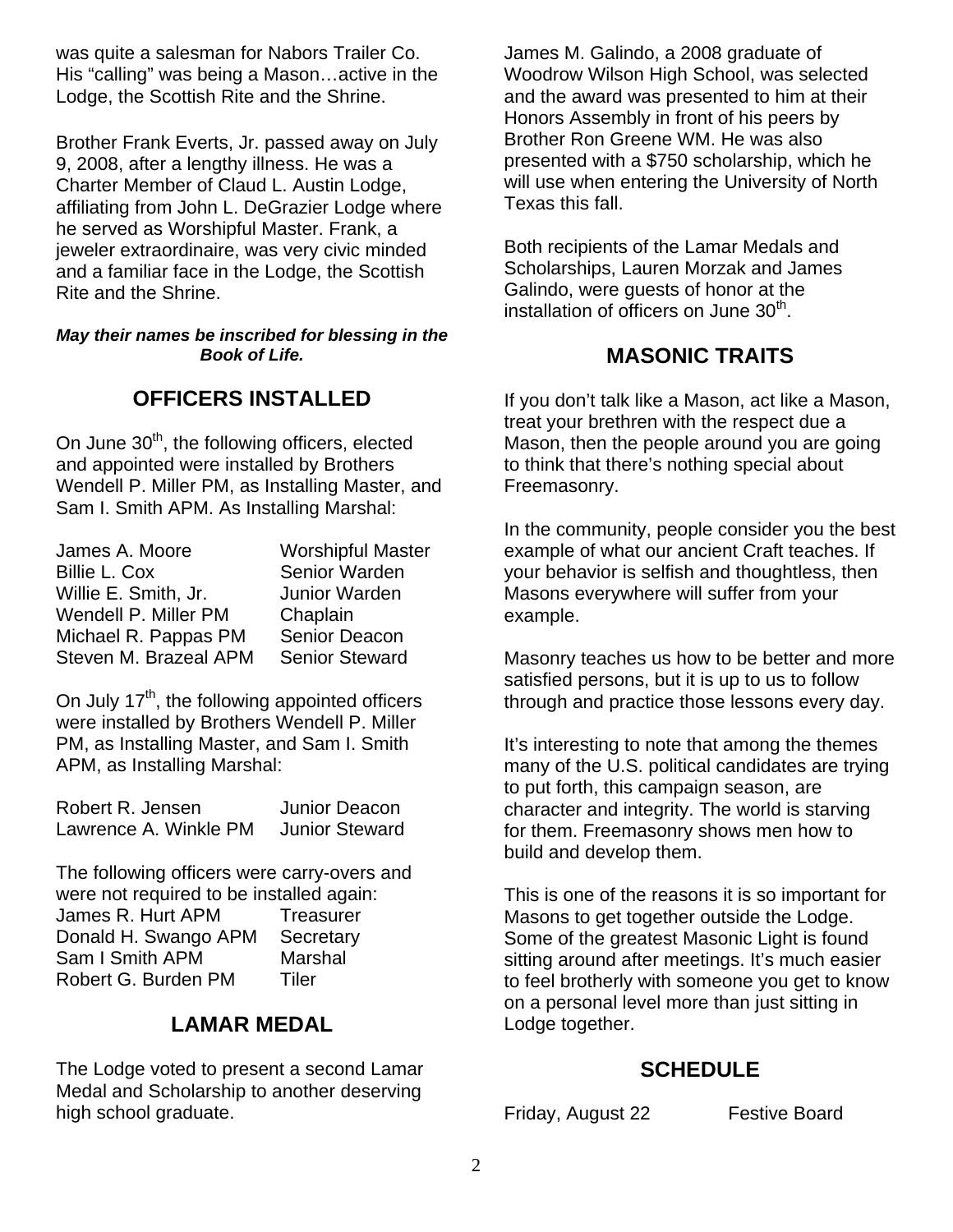| Monday, August 25                              | <b>Stated Meeting</b> |
|------------------------------------------------|-----------------------|
| Friday, November 21                            | Festive Board         |
| Monday, November 24                            | <b>Stated Meeting</b> |
| Thursday, December 4 -<br>Saturday, December 6 | <b>Grand Lodge</b>    |
| Saturday, December 13                          | <b>Holiday Brunch</b> |

#### **OLD, BUT STILL FUNNY**

Lady Astor once remarked to Winston Churchill at a Dinner Party, 'Winston, if you were my husband, I would poison your coffee!'

Winston replied, 'Madam if I were your husband I would drink it!'

Lady Astor looked at Churchill and said, 'Sir, you are drunk!' He replied, 'And Madam, you are ugly. At least in the morning I'll be sober.'

## **WHO IS THIS?**



# **CATHOLICS AND FREEMASONRY**

#### **It is forbidden for Catholics to join Masons!**

It does appear historically that the distant forefathers of modern day Freemasonry is to be found in the ancient guilds of stone mason who, because of their inability to read and write, were forced to communicate their level of "craftsmanship" by means of signals and handshakes in order to prove their authenticity as competent stone masons and their membership within a particular guild (or union) of stone masons.

Over the years, with the decline of stone masonry and the need for those services on a large scale, this evolved into a fraternity for men who were dedicated to making themselves better men by binding into an organization wherein, after the professed a belief in God, could sit with other men of likemindedness and discuss things in a spirit of brotherhood. One of the preambles of masonry is that a mason should be good citizen and he must be a moral man, and there are strict rules to insure this. This is one of the reasons that you find so many prominent citizens, including many of our nation's founders, as members of the fraternity.

It is nothing more than a fraternity, which requires that its members must be a believer in God and that is why you find so many ministers as members of the fraternity. Each lodge meeting is opened and closed with a prayer to Almighty God and the Holy Bible is always open in the center of the lodge.

Above the 3rd degree as a Master Mason, there are indeed 28 other degrees for which the candidate must attend classes and presentation until such time as the 32nd degree is awarded in the Scottish Rite. Yes, a person of any faith can go all the way from 1st degree to 32nd in the Scottish Rite and, yes, the York Rite is based upon Christian principles.

There is no secretive agenda of the Masons except to help a man become a better man and more secure within his own faith.

Unfortunately, the masons have been greatly misunderstood and even more greatly maligned because of that misunderstanding. I have never heard anything within the masons, which in any way demeans or goes against